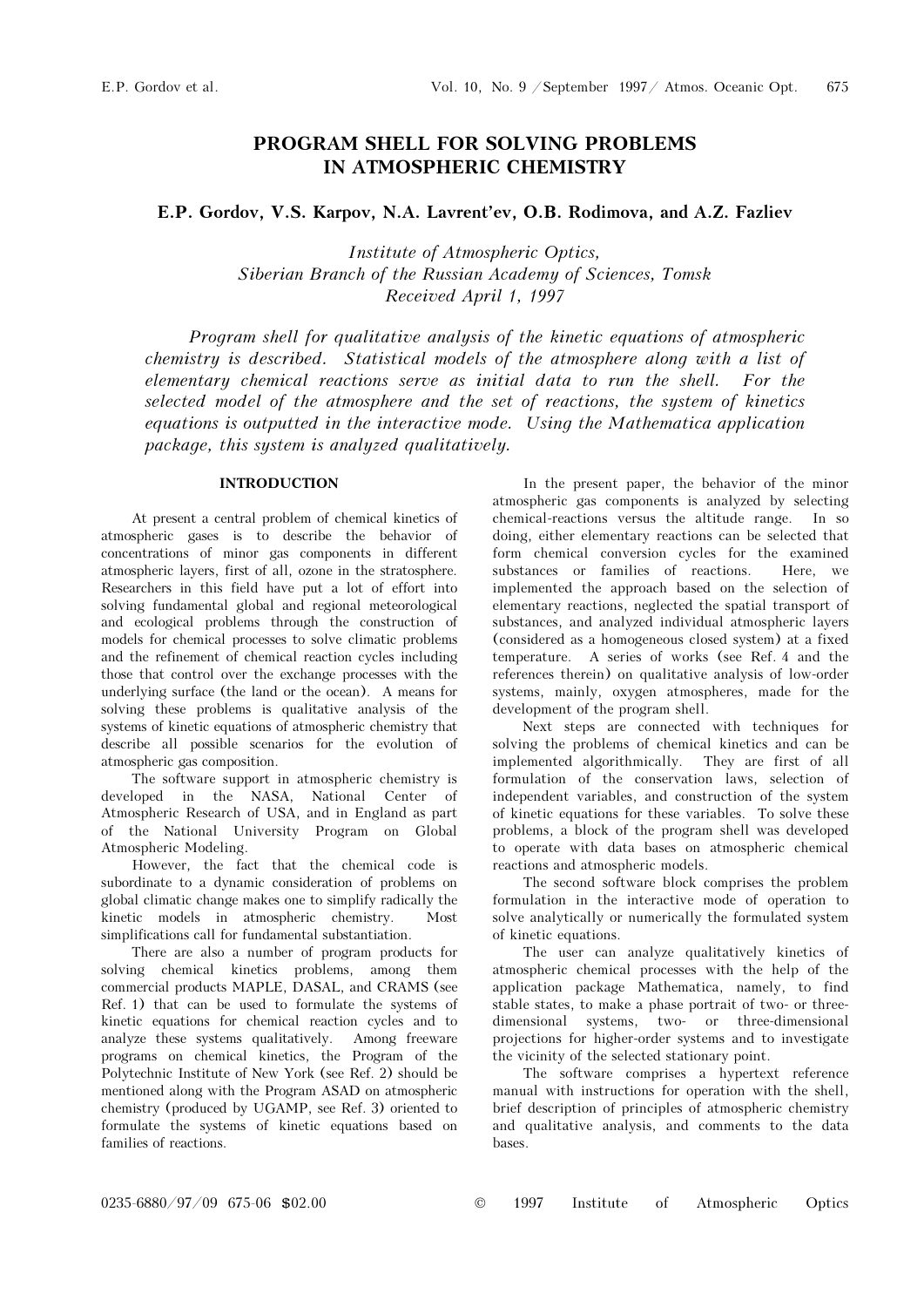In the first section of our paper algorithms for formulation of kinetic equations are discussed. Data structure and program shell are described in the second section. Some potentialities of the shell are illustrated in the third section by the example of a simple model of oxygen atmosphere.

A protocol of program shell operation is presented, a phase portrait of the vicinity of a stationary point is shown along with a plot of separatrix in projections of atomic oxygen and ozone concentrations and projections onto different planes of the system phase portrait for large deviations from the equilibrium.

#### 1. KINETIC EQUATIONS IN ATMOSPHERIC **CHEMISTRY**

Chemical processes occurring at different altitudes and latitudes in the Earth's atmosphere are subjects of atmospheric chemistry. Physical regularities, geological structure, climatic conditions, and anthropogenic effect on ecosystem cause a wide variety of substances that take part in these processes and hence a great number of reactions the substances enter.

To analyze the chemical processes occurring in the atmosphere, a set of reactions typical of the examined conditions should be formulated.

The formulation of the set of reactions makes it possible to construct a system of kinetic equations and conservation laws.<sup>2,5</sup> To write the kinetic equations, stoechiometric matrices for reactants  $(M<sup>r</sup>)$  and products  $(M<sup>p</sup>)$  should be constructed along with the column S defining a complete set of substances that take part in chemical reactions

$$
M^r S \xrightarrow{k} M^p S. \tag{1}
$$

The order of the stoechiometric matrices is  $n \times m$ . where *n* is the number of substances and *m* is the number of reactions taken into account. Here,  $k$  is the column of reaction rate constants. The system of kinetic equations for concentrations of substances can be written with the help of stoechiometric matrices in the form

$$
\frac{ds_j}{dt} = \sum_{i=1}^{n} (m_{ij}^p - m_{ij}^r) k_i \prod_{h=1}^{m} S_h^{m_{ih}^r}
$$
 (2)

Here,  $S_h$  is the concentration of the hth substance from the column  $S$  and  $m_{ij}$  are the elements of stoechiometric matrices.

To formulate the conservation laws, molecular matrix M should be constructed to connect the column substances  $S$  with the chemical elements  $E$  they comprise.5 The number of rows in this matrix is equal to the number of substances and the number of columns  $-$  to the number of elements. The element  $m_{ii}$  $(m_{ii} \geq 0)$  of the molecular matrix indicates the weight of the jth element comprising the ith substance. In general, the conservation laws for chemical elements (integrals of motions) are defined by relations

$$
M^T S = C_e, \tag{3}
$$

where  $e$  is the number of chemical elements. The number of the conservation laws is equal to the number of chemical elements. In addition to Eq. (3), the conservation laws

$$
XS = C,\tag{4}
$$

appear when the number of independent reactions is less than their maximum number, that is, when the rank of stoechiometric matrix is less than the maximum rank. These additional conservation laws are determined by reaction kinetics. They can be formulated based on the equation

$$
\Gamma_S X = 0 \tag{5}
$$

under conditions of orthogonality of  $X$  and rows of the matrix M

$$
XM = 0.\t\t(6)
$$

A feature of problems in atmospheric chemistry is that only three reaction types are largely considered, namely, bimolecular, trimolecular, and photolytic. For this reason, the initial system of kinetic equations comprises terms of the order no higher than cubic

$$
\frac{ds_i}{dt} = \sum_{j=1}^n \left( a_j^i + \sum_{k=1}^n \left( b_{jk}^i + \sum_{p=1}^n I_{jkp}^i \, s_p \right) s_k \right) s_j. \tag{7}
$$

Tensors  $a$ ,  $b$ , and  $\Gamma$  can be easily found from Eqs. (2). Elimination of variables with the help of the conservation laws that relate linearly the concentrations of substances does not increase the nonlinearity order of the system of kinetic equations, but decreases the number of equations by the number of eliminated chemical elements. We note that arbitrary selection of variables being eliminated allows us to eliminate slowly varying concentrations, for example,  $O_2$  and  $N_2$ . The reaction rate constants are determined from tables of chemical reactions.

### 2. PROGRAM SHELL STRUCTURE

The program shell comprises the data, interactive data processing algorithms, output of the system of kinetic equations, and problem formulation for its subsequent qualitative analysis.

The data required to run the program shell are statistical models of the atmosphere $6-8$  comprising information about vertical and latitudinal distributions of the temperature and concentrations of typical atmospheric gases as well as a table of chemical reactions of atmospheric gases, including reaction rate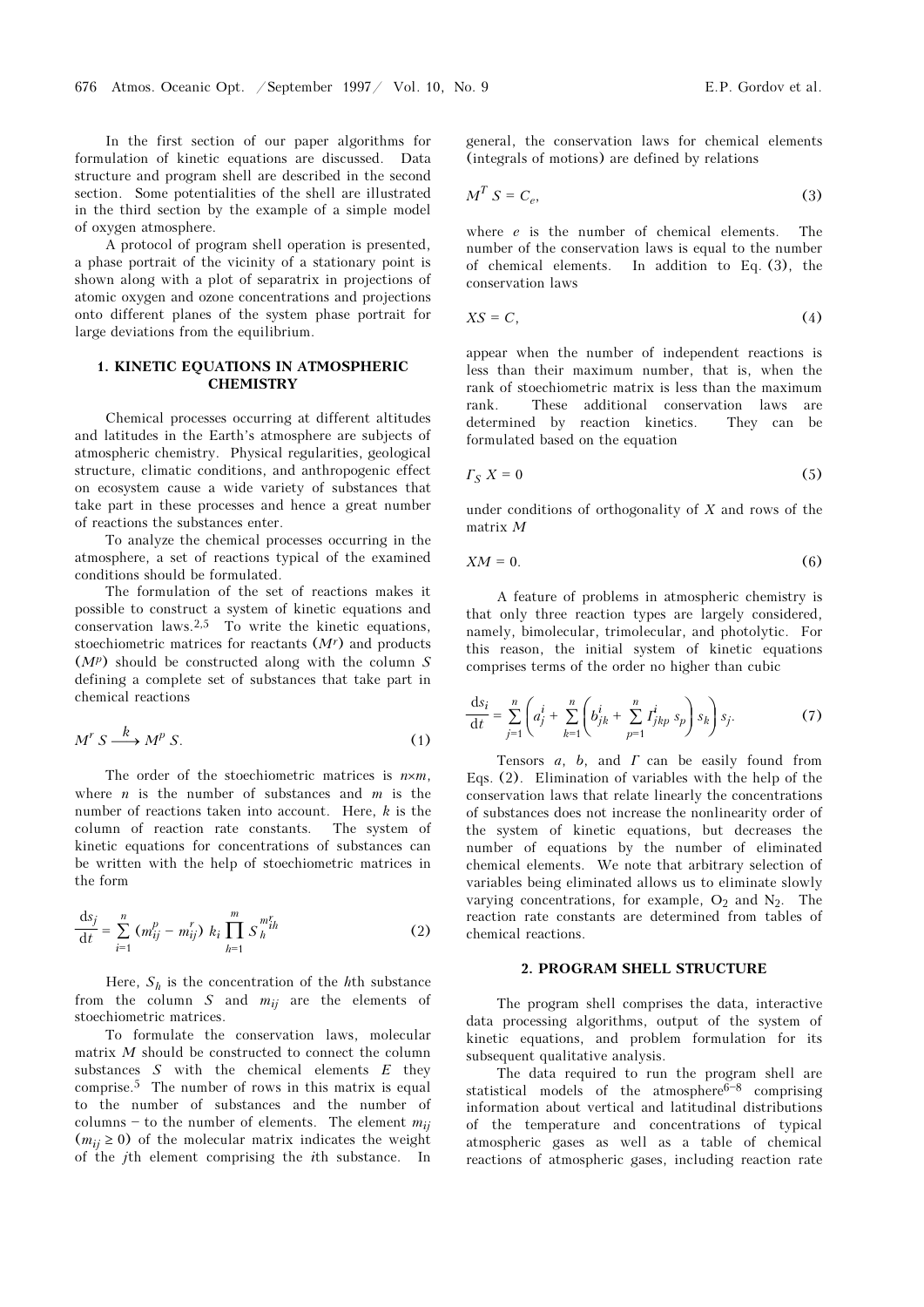constants. It should be noted, that in Refs. 3 and 10 the temperature dependence of the rate constants of bimolecular reactions is defined as follows:

$$
k_{\text{bimol}} = A (T/300)^n \exp(-W/T)
$$

In reference manual, $11$  it is specified by the formula

$$
k_{\text{bimol}} = A_1 \exp(-E_{\text{act}}/RT)
$$
  

$$
k_{\text{trimol}}^0 = k_0^{300} (T/300)^l,
$$

For trimolecular reactions,<sup>11</sup> we have where A,  $A_1$ ,  $k_0^{300}$ , and W are the tabular constants,  $E_{\text{act}}$  is the activation energy, and  $R$  is the gas constant. Different definitions of the reaction rates led to two versions of the reaction table in the shell. Analytical dependences are lacking for photolytic reactions; therefore the rate constants of photolytic reactions are tabulated as functions of the altitude and solar zenith angles.<sup>9</sup>

The algorithm includes the following procedures:

- selection of the statistical model of the atmosphere (for numerical calculations) and the list of chemical reactions;

 $-$  selection of the set of reactions describing the examined chemical processes (construction of the matrix of stoechiometric coefficients);

 $-$  formulation of the conservation laws for closed systems and the list of variables being eliminated (construction of the molecular matrix);

- compilation of the list of variables being eliminated for open systems;

 $-$  assignment of the altitude range (when doing numerical calculations);

 $-$  derivation of the kinetic equations;

 $-$  definition of job on qualitative analysis with the application package Mathematica 2.0;

- job processing with the application package Mathematica.

The utility of the shell supports operation with user's files and setting of external models of the atmosphere and tables of chemical reactions.

The program shell includes the following elements of qualitative analysis of the system of equations (7): finding of stationary concentrations, testing of the stability of stationary states, arrangement in the hierarchy of relaxation times to the equilibrium, making the phase portrait or its 2Dor 3D-projections, making the phase portrait in the vicinity of stationary points, and analyzing temporal dependences of concentrations of substances when the system deviates from its stable state. Numerical calculations are done with the operators NSolve, FindRoot and NDSolve of the application package Mathematica. We succeeded in derivation of analytic solutions for stationary concentrations and relaxation times for some low-order models.

External view of the program shell is displayed in Fig. 1.

At the left of the interface, the basic table of elementary reactions is shown and at the right of the  $interface - the table with the set of examined reactions.$ Reactions of different types are tabulated in different tables. The atmospheric models are specified in menu Model. Derivation of equations and executed procedures are specified in the menu Kinetics, whereas the parameters that specify the precision of calculations and the initial conditions are set in the menu Format.

### 3. EXAMPLE. KINETICS OF THE OXYGEN ATMOSPHERE

By way of example illustrating the system operation, let us analyze four reactions of the Chapmen cycle

$$
O(3P) + O_2 + N_2 \to O_3 + N_2, \tag{8}
$$

$$
O(3P) + O_3 \to O_2 + O_2, \tag{9}
$$

$$
O_2 + PHOTON \to O(3P) + O(3P), \tag{10}
$$

$$
O_3 + PHOTON \to O_2 + O(3P). \tag{11}
$$

The system of kinetic equations for concentrations of substances has the form

$$
\frac{\mathrm{dO}(3P)}{\mathrm{d}t} = +2j_2O_2 + j_3O_3 - k_1O(3P)O_3 - k_4O(3P)O_2N_2;
$$
\n(12)

$$
\frac{dO_2}{dt} = -j_2 O_2 + j_3 O_3 + 2 k_1 O(3P) O_3 - k_4 O_2 O(3P) N_2;
$$
\n(13)

$$
\frac{dO_3}{dt} = -j_3 O_3 - k_1 O(3P) O_3 + k_4 O_2 O(3P) N_2, \qquad (14)
$$

where  $k_1$ ,  $k_2$ ,  $j_2$ , and  $j_3$  are the reaction rate constants.

In the protocol of program execution, an example is given of the output of stationary states, conservation law, and relaxation times (see Appendix). The examined set of reactions obeys one conservation law and has one stable state with concentrations of:

atomic oxygen of 1.445⋅108, molecular oxygen of 7.349⋅1016, and ozone of 9.917⋅1012. The conservation law is described by the relation

$$
O(3P) + 2O_2 + 2O_3 = \text{const},\tag{15}
$$

which specifies the plane of reaction triangle. The relaxation times have characteristics hierarchical scales from several seconds to several weeks.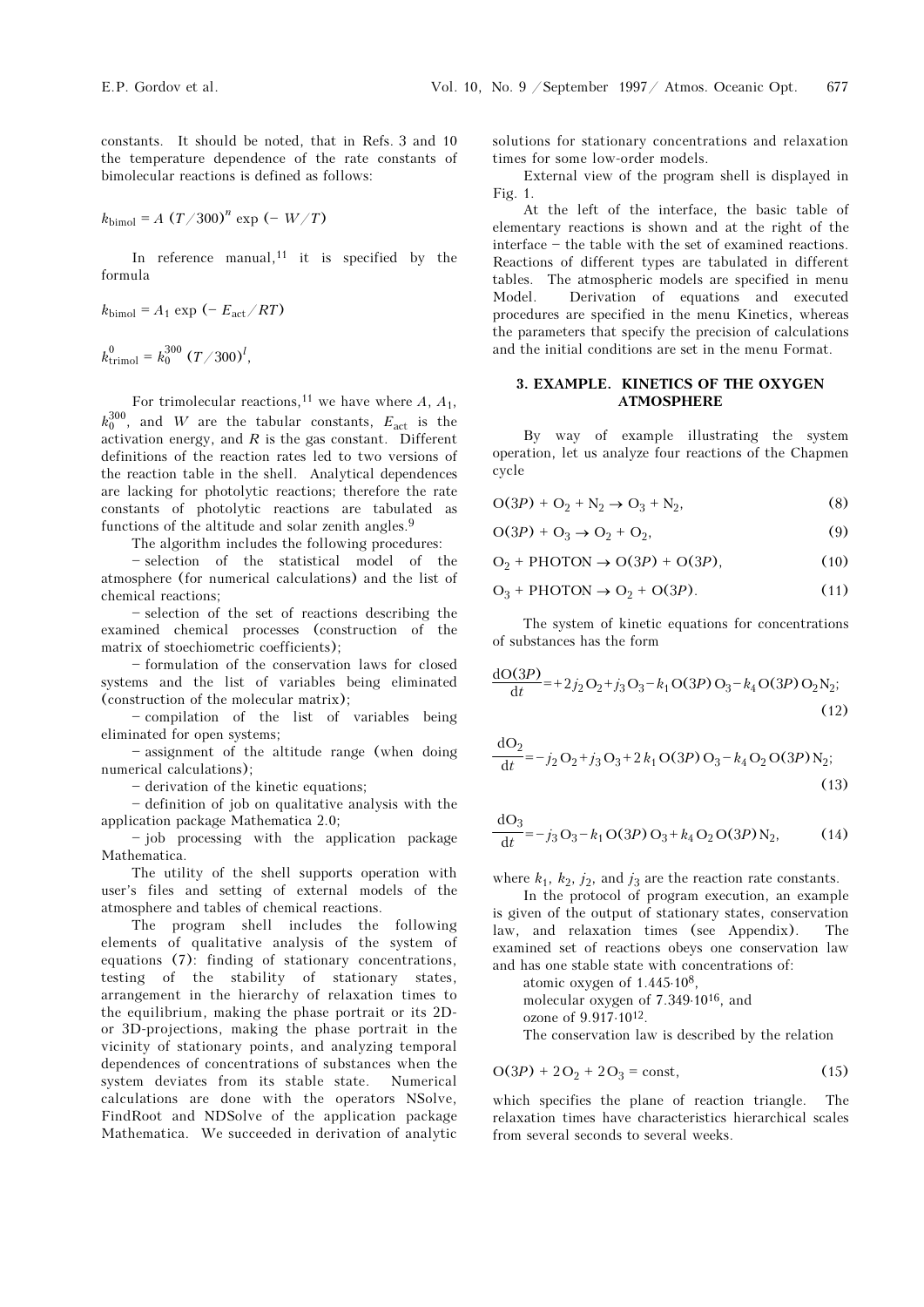| Atmospheric chemistry                       | - 0 x                                                 |
|---------------------------------------------|-------------------------------------------------------|
| File Model Data Reactions Kinetics Format?  |                                                       |
| Oxygen reactions                            |                                                       |
| Number of reactions-206                     | m->N2,02<br>Number of bimolecular reactions-7<br>Copy |
| Reaction                                    | Reaction                                              |
| $O(3P) + OH \rightarrow O2 + H$             | 348 <br>$O(1D) + O2 \rightarrow O(3P) + O2$           |
| $O(1D) + N2O \rightarrow N2 + O2$           | $O(1D) + O3 \rightarrow O2 + O(3P) + O(3P)$<br>349    |
| $0(1D) + 02 \rightarrow 0(3P) + 02$         | 350<br>$0(1D) + 03 \rightarrow 02 + 02$               |
| $O(1D) + O3 \rightarrow O2 + O(3P) + O(3P)$ | 92<br>$02 + PHOTON \rightarrow O(3P) + O(3P)$         |
| $0(1D) + 03 > 02 + 02$                      | 93 <br>$03 + PHOTON \rightarrow 02 + O(3P)$           |
| $03 + HONO \rightarrow O2 + HONO2$          | 194<br>$03 + PHOTON > 02 + O(1D)$                     |
| $OCIO + O3 \rightarrow CIO3 + O2$           | 102<br>$02 + PHOTON \rightarrow O(3P) + O(1D)$        |
| $OH + ClO \rightarrow HCl + O2$             |                                                       |
| $OH + HO2 \rightarrow H20 + O2$             |                                                       |
| $OH + O3 \rightarrow HO2 + O2$              |                                                       |

FIG. 1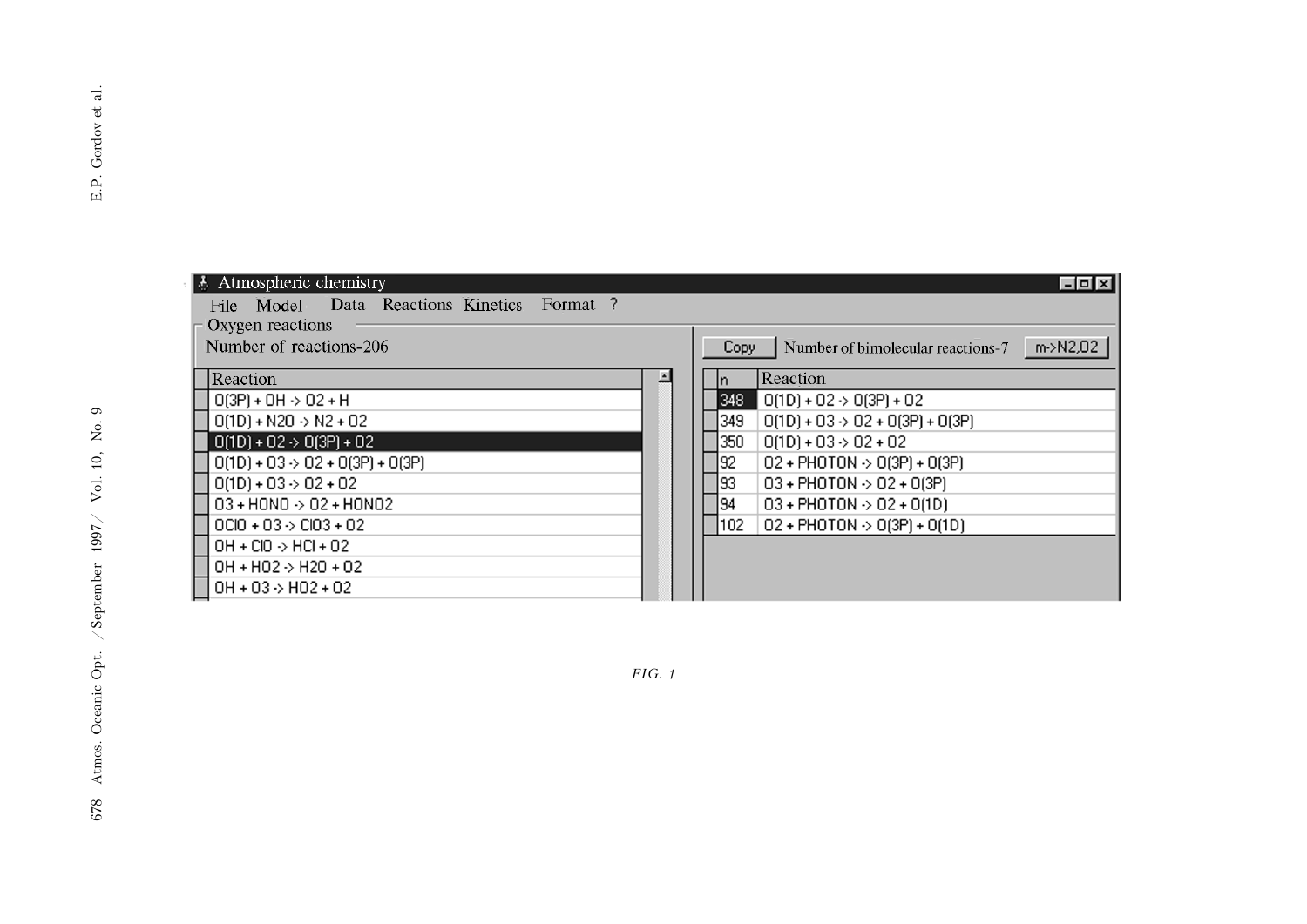Qualitative analysis of the system of kinetic equations gives us the information whether or not the hierarchy of the atmospheric component concentrations remains unchanged at different altitudes and how the concentrations of the atmospheric gases behave and the temporal scales of their variations. In this case, structurally two main points can be distinguished:

- small deviations from the stationary state that differ by several tens of percent; these deviations are most often caused by natural factors;

 $-$  large deviations caused by various catastrophic factors, primarily anthropogenic.

Figure 2 shows the phase portrait of the system behavior for small deviations from the stationary state. The first temporal scale is associated with fast variations of the atomic oxygen concentration (vertical straight lines in the figure). The second temporal scale is associated with relaxation of ozone and atomic oxygen concentrations to their equilibrium values. In the phase portrait, this corresponds to the motion along the separatrix AB.



FIG. 2. Phase portrait of the system behavior for small deviations from the equilibrium (by 5% for ozone and 10% for atomic oxygen). Coordinate axes  $O_3$  and O(3P) are scaled by the corresponding stationary concentrations. The coordinates of the stable state are  $(1, 1)$ .

Figure 3 shows the separatrix for large system deviations from the equilibrium in the plane of atomic oxygen and ozone concentrations in logarithmic scale. The characteristic times taken to obtain specified values of concentrations are also indicated in the figure. In analogy with the case of small deviations, the point with the given ozone and atomic oxygen concentrations approaches the separatrix in a very short time and then moves along it for a long time.

Figure 4 shows projections of the phase portrait in the plane of reaction triangle onto the plane of concentrations of oxygen components  $(O(3P), O_3)$ ,  $(O(3P), O_2)$ , and  $(O_3, O_2)$ . As can be seen from Fig. 4, for large deviations from stationary concentrations the state of the chemical system approaches the separatrix. The time required to reach the separatrix is of the order of several seconds.

Figures  $2-4$  illustrate the stability of the oxygen atmosphere model described by the set of reactions  $(8)$ -(11) for small and large deviations.

Enlarging the set of reactions may lead to a wider spectrum of possible scenarios for the behavior of kinetic systems which can be studied with the help of the suggested information-computation system.



FIG. 3. Position of the separatrix for large deviations of  $O(3P)$  and  $O_3$  from the equilibrium. The time required to reach point 1 is ten minutes, point  $2 - two$ months, point  $3 - 15$  years, and point  $4 - 1500$  years.



FIG. 4 Phase portraits of the oxygen atmosphere (reactions  $(8)$ – $(11)$ ). Two-dimensional projections. The coordinate axes are scaled on the integral of motion. The stationary state has the coordinates  $(O(3P) \sim 10^{-9}, O_2 \sim 0.5, O_3 \sim 10^{-4}).$